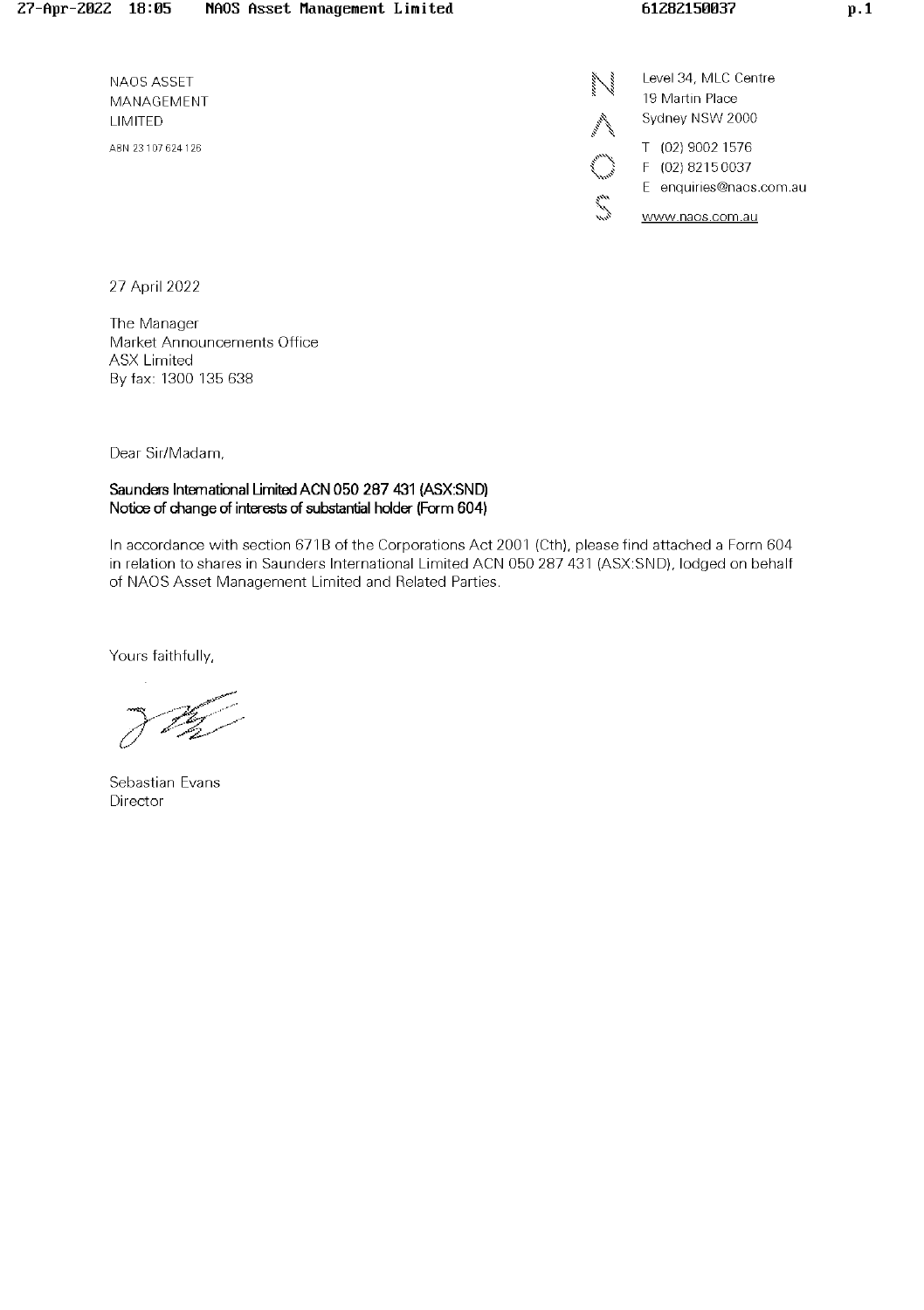page 1/2 15 July 2001 604 **Form 604** Corporations Act 2001 Section 671B Notice of change of interests of substantial holder To Company Name/ Scheme Saunders International Limited (ASX:SND) ACN/ARSN 080 277 998 1. Details of substantial holders(1) NAOS Substantial Holders referred to in Annexure A. Name There was a change in the interests of the substantial holder on 26/04/2022 The previous notice was given to the company on 30 / 11 / 2021 The previous notice was dated 30 / 11 / 2021

#### 2. Previous and present voting power

The total number of votes attached to all the voting shares in the company or voting interests in the scheme that the substantial holder or an associate (2) had a relevant interest (3) in when last required, and when now required, to give a substantial holding notice to the company or scheme, are as follows:

| Class of securities (4) | Previous notice |                  | Present notice |                  |
|-------------------------|-----------------|------------------|----------------|------------------|
|                         | Person's votes  | Voting power (5) | Person's votes | Voting power (5) |
| Ordinary Shares         | 23,433,595      | 22.27%%          | 24.941.539     | 23.49%           |

#### 3. Changes in relevant interests

Particulars of each change in, or change in the nature of, a relevant interest of the substantial holder or an associate in voting securities of the company or scheme, since the substantial holder was last required to give a substantial holding notice to the company or scheme are as follows:

| Date of<br>change           | Person whose<br>relevant interest<br>changed | Nature of change (6) | Consideration<br>diven in relation<br>to change (7) | Class and<br>number of<br>securities<br>affected | Person's votes<br>affected |  |  |
|-----------------------------|----------------------------------------------|----------------------|-----------------------------------------------------|--------------------------------------------------|----------------------------|--|--|
| Refer to <b>Annexure B.</b> |                                              |                      |                                                     |                                                  |                            |  |  |

#### 4. Present relevant interests

Particulars of each relevant interest of the substantial holder in voting securities after the change are as follows:

| Holder of                  | Registered | Person entitled to | Nature of    | Class and  | Person's votes |  |  |
|----------------------------|------------|--------------------|--------------|------------|----------------|--|--|
| relevant                   | holder of  | be registered as   | relevant     | number of  |                |  |  |
| interest                   | securities | holder (8)         | interest (6) | securities |                |  |  |
| Refer to <b>Annexure C</b> |            |                    |              |            |                |  |  |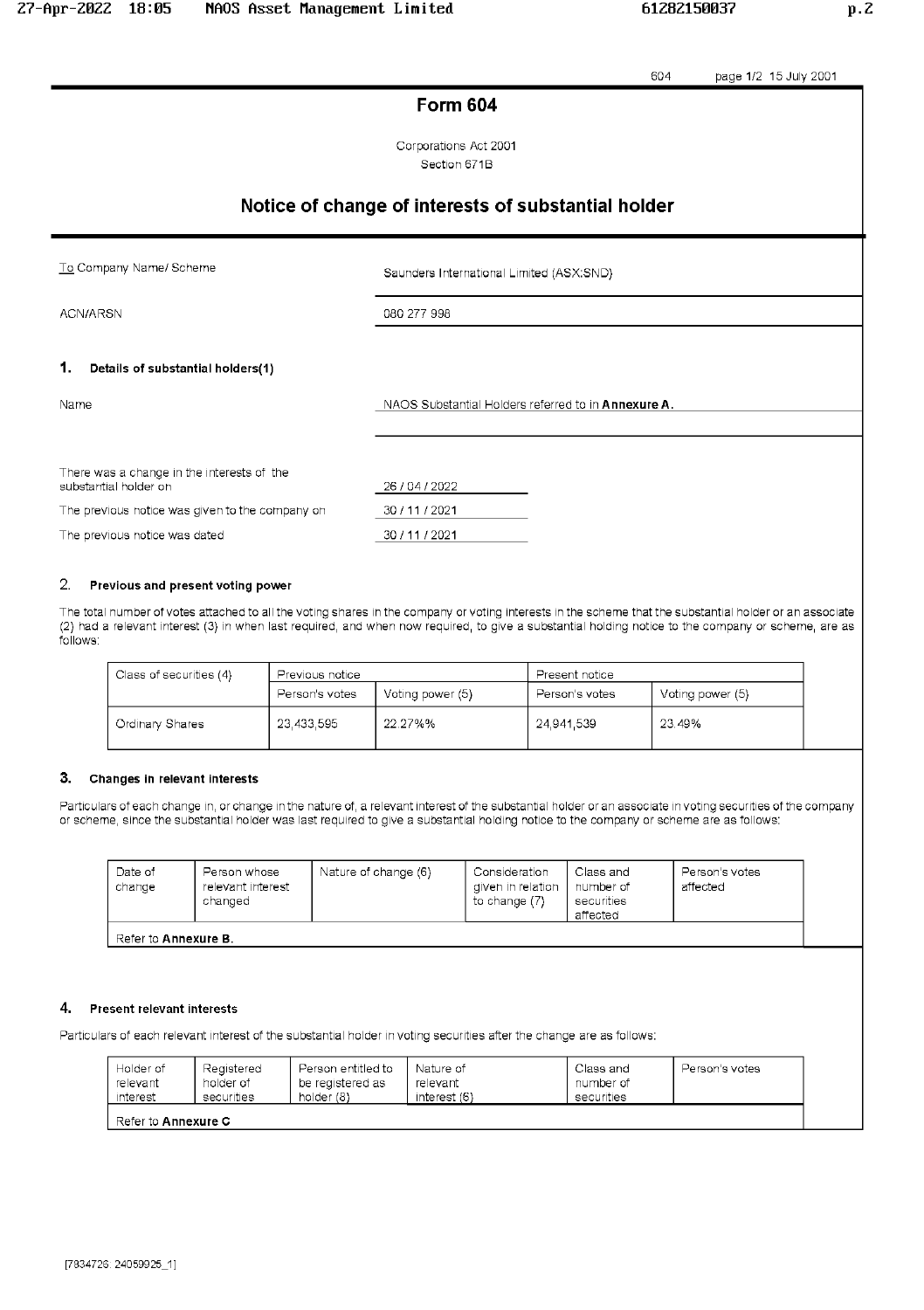604 page 2/2 15 July 2001

# 5. Changes in association

The persons who have become associates (2) of, ceased to be associates of, or have changed the nature of their association (9) with, the substantial holder in relation to voting interests in the company or scheme are as follows:

| Name of ACN/ARSN (if applicable) | Nature of association |
|----------------------------------|-----------------------|
|                                  |                       |
|                                  |                       |
|                                  |                       |

# 6. Addresses

The addresses of persons named in this form are as follow:

| Name                     | Address                                                    |
|--------------------------|------------------------------------------------------------|
| NAOS Substantial Holders | c/- Level 34, MLC Centre, 19 Martin Place, Sydney NSW 2000 |

### **Signature**

| print name | Sebastian Evans | capacity | On behalf of the NAOS Substantial Holders |
|------------|-----------------|----------|-------------------------------------------|
| sign here  | <b>WATER</b>    | date     | 27/04/2022                                |
|            |                 |          |                                           |

### **DIRECTIONS**

- If there are a number of substantial holders with similar or related relevant interests (eg. a corporation and its related corporations, or  $(1)$ the manager and trustee of an equity trust), the names, could be included in an annexure to the form. If the relevant interests of a group of persons are essentially similar they may be referred to throughout the form as a specifically named group if the membership of each group, with the names and addresses of members is clearly set out in paragraph 6 of the form.
- See the definition of "associate" in section 9 of the Corporations Act 2001.  $(2)$
- See the definition of "relevant interest" in sections 608 and 671B(7) of the Corporations Act 2001  $(3)$
- The voting shares of a company constitute one class unless divided into separate classes.  $(4)$
- The person's votes divided by the total votes in the body corporate or scheme multiplied by 100.  $(5)$
- Include details of:  $(6)$ 
	- $(a)$ any relevant agreement or other circumstances because of which the change in relevant interest occurred. If subsection 671B(4) applies, a copy of any document setting out the terms of any relevant agreement, and a statement by the person giving full and accurate details of any contact, scheme or arrangement, must accompany this form, together with a written statement certifying this contract, scheme or arrangement; and
	- any qualification of the power of a person to exercise, control the exercise of, or influence the exercise of, the voting powers  $(b)$ or disposal of the securities to which the relevant interest relates (indicating clearly the particular securities to which the qualification applies)

See the definition of "relevant agreement" in section 9 of the Corporations Act 2001.

Details of the consideration must include any and all benefits, money and other, that any person from whom a relevant interest was acquired has, or may, become entitled to receive in relation to that acquisition. Details must be included even if the benefit is conditional  $(7)$ on the happening or not of a contingency. Details must be included of any benefit paid on behalf of the substantial holder or its associate in relation to the acquisitions, even if they are not paid directly to the person from whom the relevant interest was acquired.

- If the substantial holder is unable to determine the identity of the person (eg. if the relevant interest arises because of an option) write  $(8)$ "unknown".
- Give details, if appropriate, of the present association and any change in that association since the last substantial holding notice.  $(9)$